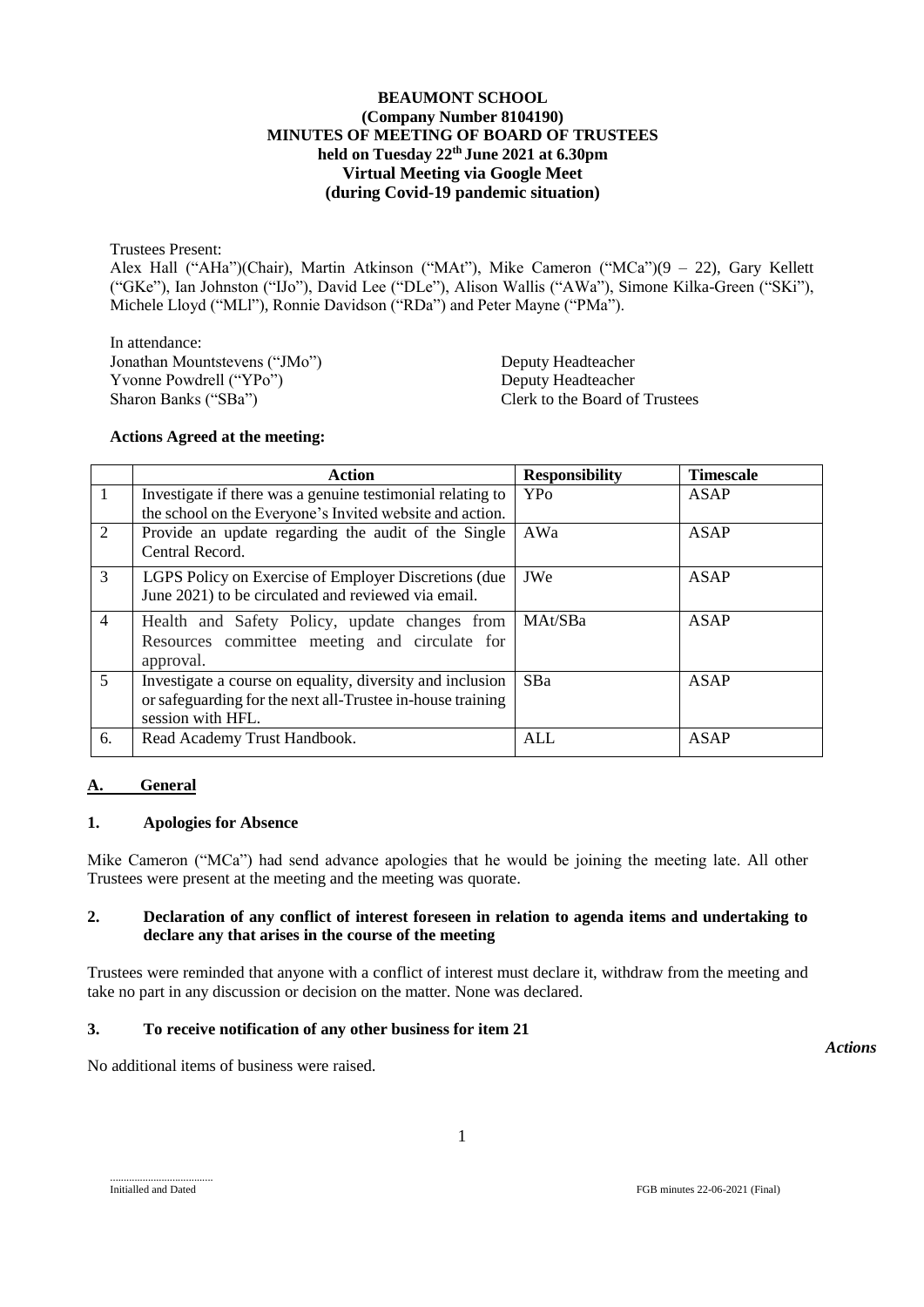# **4. Approval of minutes of the meeting on 24 th March 2021 and matters arising**

The minutes of the meeting on 24<sup>th</sup> March 2021 were agreed as drafted. The action points from the 24<sup>th</sup> March 2021 meeting were considered as follows:

|                | <b>Action</b>                                  | <b>Responsibility</b> | <b>Timescale</b> | <b>Update</b>   |
|----------------|------------------------------------------------|-----------------------|------------------|-----------------|
| 1              | Secure a date to hold the extended meeting in  | <b>SB</b>             | ASAP             | Complete        |
|                | person in school.                              |                       |                  |                 |
| 2              | In relation to the appointment of Tute as the  | JMo/MAt               | ASAP             | Complete        |
|                | school's provider to utilise the DfE allocated |                       |                  |                 |
|                | catch-up premium; review contract and          |                       |                  |                 |
|                | check against spend authorisation limits in    |                       |                  |                 |
|                | terms of required approvals and determine      |                       |                  |                 |
|                | whether it needs to be brought to the next     |                       |                  |                 |
|                | BOT meeting for formal review<br>and           |                       |                  |                 |
|                | ratification.                                  |                       |                  |                 |
| 3              | Terminology updates in relation to use of      | <b>SB</b>             | ASAP             | Complete        |
|                | 'Trustees' instead of 'Governors' to be made   |                       |                  |                 |
|                | to the Business Continuity Plan.               |                       |                  |                 |
| $\overline{4}$ | Finalise Trustee training session topic with a | <b>SB</b>             | <b>ASAP</b>      | In progress $-$ |
|                | preference for a diversity focus.              |                       |                  | next meeting    |

# **B. Reports and Updates**

# **5. Covid-19 Update**

MAt reported that there had been no further positive cases reported in school for some weeks, but that it was noted this might change in light of the local situation worsening and other local schools reporting an increase in cases.

As a consequence of the Government announcement on June 14 that the step 4 openings would be delayed until 19th July, the school reported that the Year 7 Welcome Evening had been changed to a virtual event, the Year 11 and 13 graduation ceremonies had been cancelled, and the Year 7 Transition Day had been cancelled across Hertfordshire with a view to using the summer school to help replace this.

# **6. Student and House Leadership Update**

MAt reported that Jo Tolley had been working with the 6<sup>th</sup> Form students on an initiative to review the Sixth Form dress code to update the terminology and make it non-gender specific, thereby instigating the same rules for everyone.

The Trustees agreed that it was great to have the students involved in this and that it was important that staff set an example by adhering to the rules as well.

Trustees thanked MAt for his update.

# **7. Committee reports and updates:**

# **A. Resources**

It was noted that the minutes of the last committee meeting were still to be circulated due to its close proximity to the BOT meeting, and therefore that they would be circulated in due course.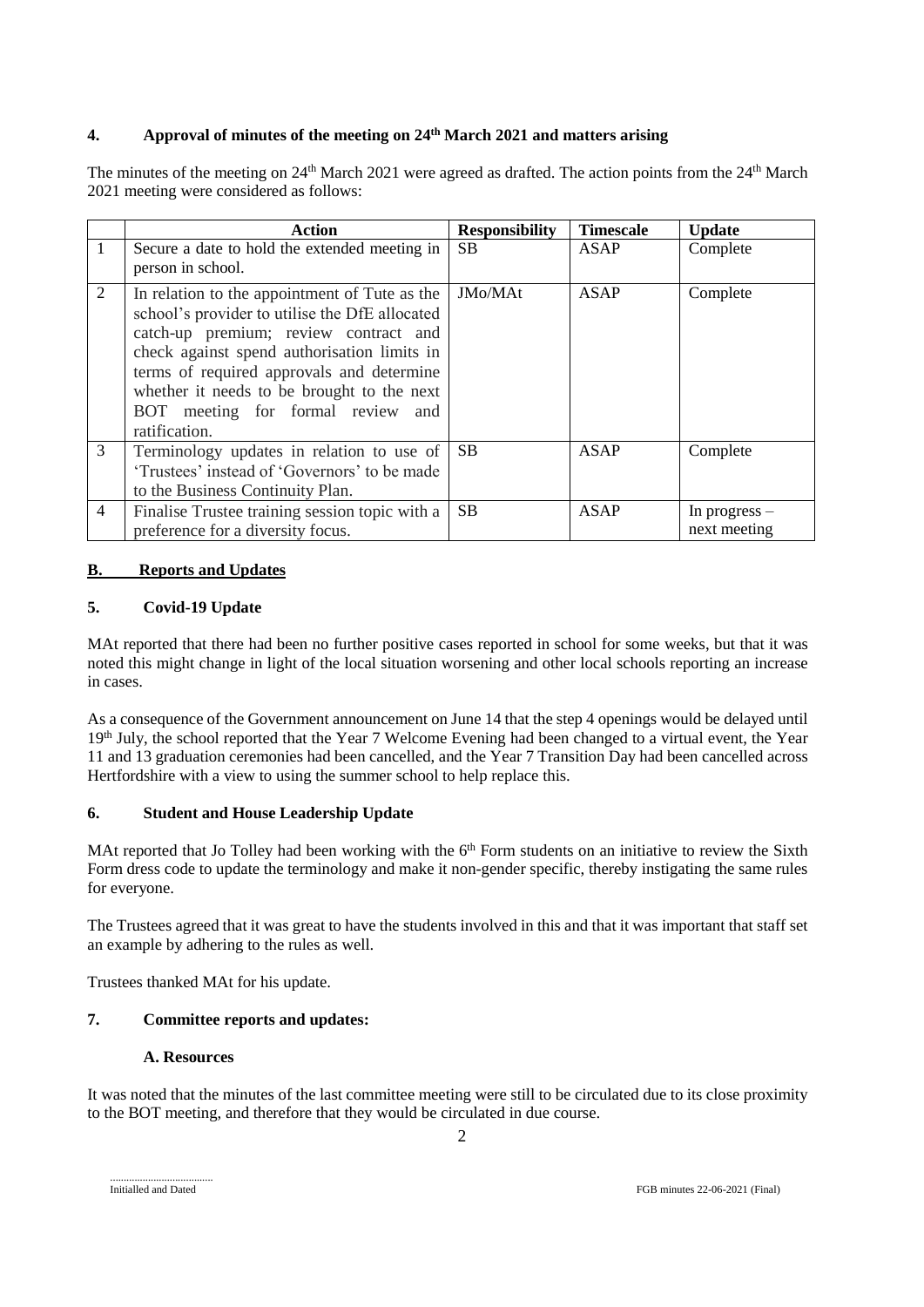A Trustee also reported that the previous week's budgeting meeting had gone well and an update would take place under Item 9.

# **B. Community, Teaching and Learning**

It was noted that the minutes of the last committee meeting were still to be circulated due to its close proximity to the BOT meeting, and therefore that they would be circulated in due course.

# **8. Acknowledgement of receipt and review of the Management Accounts**

The Trustees had considered the Management Accounts for Period 8 (April) which had been circulated prior to the meeting.

It was noted that the reports had been reviewed in detail at the Resources Committee meeting. There were no further questions and the Trustees thanked MAt for his update.

# **9. Approve Budget 2021/2022**

The Trustees had considered the draft budget which had been circulated before the meeting and noted that it had also been reviewed in detail at the previous Resources Committee meeting.

MAt formally thanked Julie Wells for her hard work producing the budget and it was noted that the revisions agreed at the Resources Committee review of the budget had been incorporated into the version presented.

MAt advised that there was some caution in relation to the presentation of the numbers due to a few unknown factors, including the cessation of BTEC subject offerings (with T levels to take over); however it was also noted that this would only be relevant to a small number of students.

It was noted that there was some concern in relation to the growing reserves, which it was felt needed to be spent, rather than accrued further. Trustees noted that there were items not yet budgeted for, including a possible essential services staff pay increase and outstanding capital works, such as replacing boilers. Trustees also observed that a major capital project would provide the opportunity for reserves to be assigned, and this was part of the current strategic priorities. The Resources Committee had discussed a 'wish list' for capital spend, and so it was agreed that this would be developed into a plan for future expenditure, dependent on the reserves available.

Trustees approved the budget unanimously.

# **10. SEC2 and CIF update**

MAt reported that the school was still working toward reaching the final settlement in relation to SEC2 and CIF and was in touch with the costs consultant.

Trustees commended the school on their achievements with these projects on the basis that it was difficult to get public projects completed on budget and on time. Given that the school had achieved both, the school was now highly regarded at County Council level, which was a good reputation to have.

# **11. Chair's Update including:**

It was noted that a secondary school Chairs of Governors meeting had been held with local MP Daisy Cooper at the end of May. The Chair reported that the main discussions related to concern about budgets, SEND funding, pupil premium funding and better guidance for Teacher Assessed Grades and exam guidance.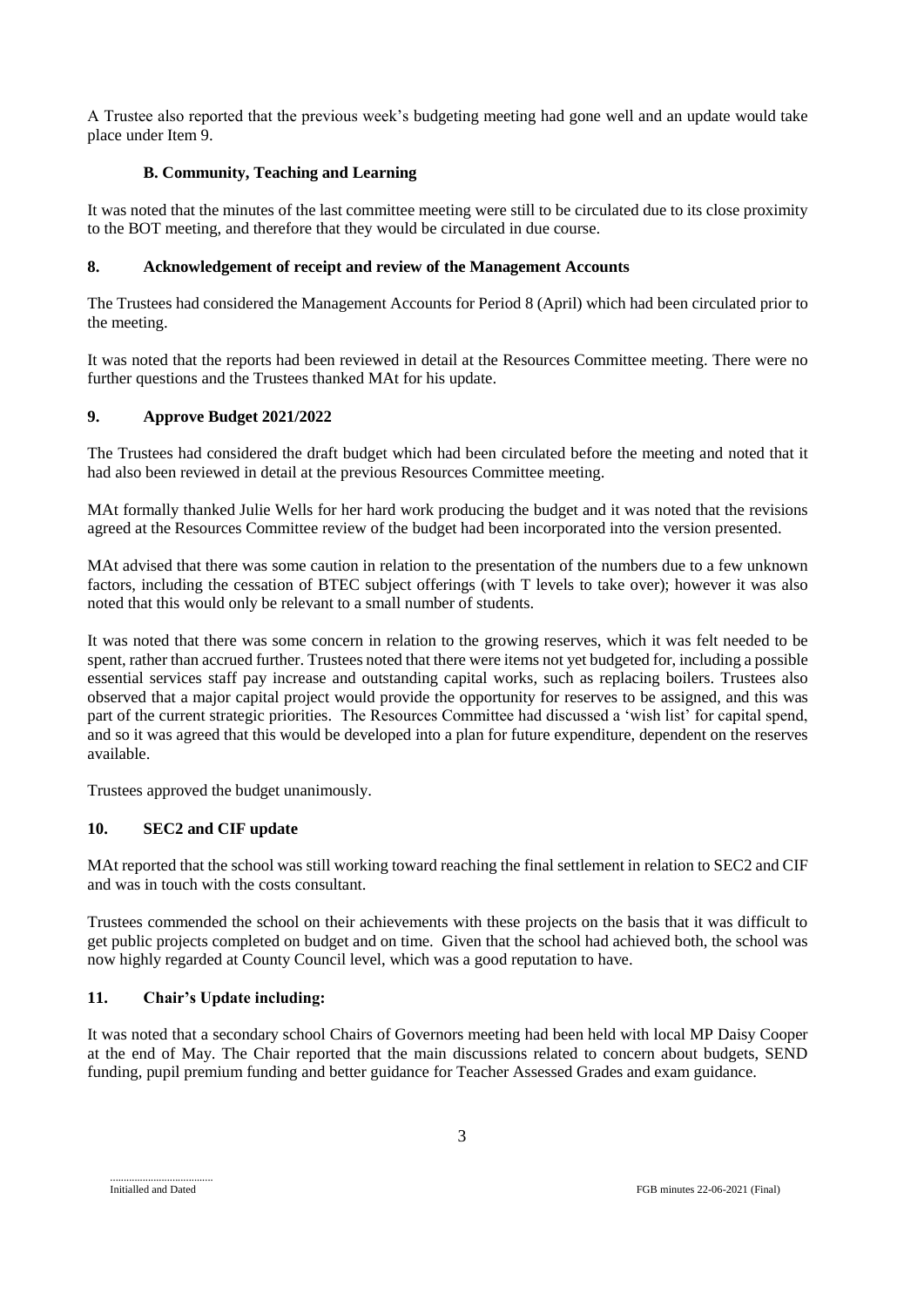The Chair reported that these concerns had been summarised by Daisy Cooper in a letter to Gavin Williamson and it was agreed that is was good to have a local MP showing interest, especially given that Daisy Cooper is the Liberal Democrat spokesperson on education.

The Chair also noted that he had attended a talk on the future of Multi Academy Trusts and it was noted that, whilst academisation was not going to be enforced by law, it was still very much on the DfE's agenda.

# **a) Discussion regarding proposed agenda for Extended Meeting on 30th June, 2021**

It was noted that, due to the current Covid-19 restrictions, the main meeting would take place virtually via Google Meet, but that a tour of the school would also take place for available Members and Trustees.

# **b) Equality, Diversity and Inclusion**

In relation to Equality, Diversity and Inclusion, it was noted that the school had completed a lot of work on this, which was reflected in the PSI for 2021/2022, with the only outstanding item being to revise the section relating to governance priorities.

### **c) Formally ratify contract and expenditure for online tutoring "Catch-Up" provider Tute.**

As had been discussed in previous meetings, JMo reported that Tute had been the only tutoring provider identified at the time that met the school's requirements to support students with online "catch up" tutoring whilst avoiding the risk of Covid-19 transmission from external visitors by providing an online tutoring solution.

Trustees formally ratified the contract with Tute.

### **d) Formally ratify Teacher Assessed Grades Policy 2021 exam series (already approved via email)**

This was formally ratified by Trustees.

# **12. Head's Report**

MAt formally thanked the leadership team and staff for their support throughout a difficult year. Trustees agreed that the leadership team and staff had been amazing over the past 12 months and also formally thanked them for their efforts and extra care of the students during such unprecedented times.

In relation to the requirement to provide Teacher Assessed Grades for both the Year 11 and Year 13 cohorts, it was noted that the grades had been submitted and some subject sampling was anticipated for Maths or English with a 48 hour turnaround. MAt advised that, whilst he was supportive of an appeals process, he was concerned about the implications for staff needing to be around during the summer holiday.

A confidential paper was shared with the Trustees in relation to staffing changes and it was agreed that a turnover of 5 staff was a small number given the size of the team. MAt advised that, overall, he was very pleased with the recruitment process and had made some strong placements.

In addition, it was noted that an extra Head of Year and admin support had been added to support the evergrowing Sixth Form, enabling separate support systems for Year 12 and Year 13 respectively.

In relation to the CIF bid, it was noted that the announcement had been delayed beyond June and the school was still awaiting a revised date.

MAt reported that works planned for the summer break included converting a small set of male student toilets in B Block to gender neutral facilities. In addition, due to increased funding from the large increase in student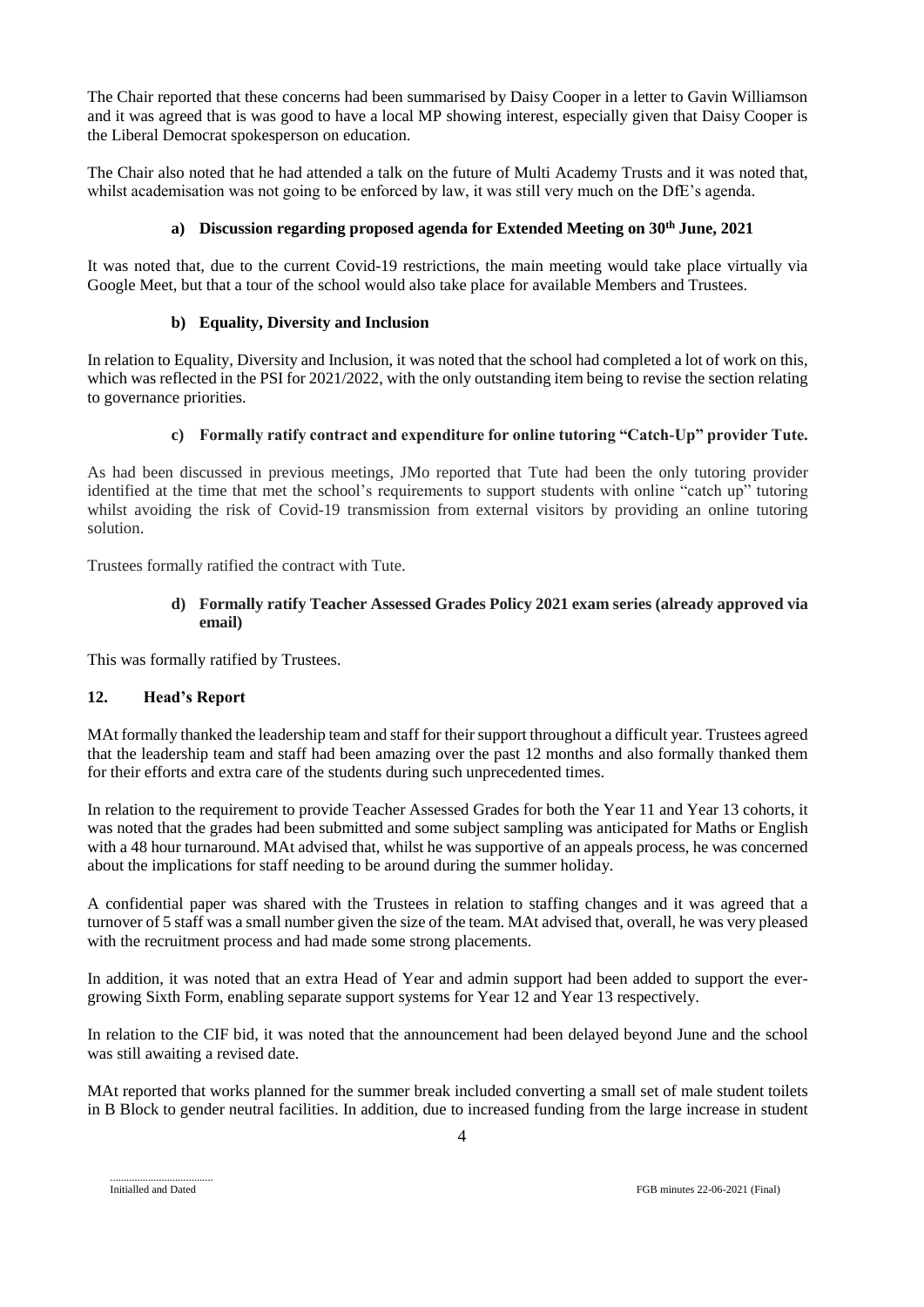numbers for the Sixth Form intake, the school reported that quotes were being obtained to create an outdoor covered area linked to the Sixth Form Centre, which would likely commence once school resumed in September.

With regard to a pastoral update, MAt reported that he was very pleased with the work from the Heads of Year and Pastoral team in relation to an increased number of fixed period exclusions in Year 8 requiring serious interventions (including getting LINKS Academy involved).

In addition, MAt reported that it was alleged that the school understood that it had been mentioned on the "Everyone's Invited" website. It was noted that, at this point, whilst the school had been advised that it had been mentioned, staff had reviewed the testimonials on the site at length and had not located a testimonial in relation to Beaumont School. It was noted that YPo would be investigating further.

*YPo*

In relation to the BSA, it was noted that the annual general meeting had been cancelled twice and was now scheduled for 5<sup>th</sup> July. MAt noted concern that there was little interest from the parent community in taking up the vacant roles of Chair and Vice Chair and, whilst the school had emailed all parents inviting greater involvement, only a couple of parents had come forward and only for minor positions. On the basis that, prepandemic, BSA fundraising activities were contributing around £25,000 to £30,000 per year, it was noted that the drop in community involvement was a concern and raised the question of whether it was time to relaunch the parent association. Trustees suggested part of this may be a fallout from the Covid-19 pandemic in terms of people being weary and feeling a reduced sense of community. It was also agreed that events like the Christmas Fair were great for the community and for the students running stalls.

It was noted by the Trustees that community and fundraising did not necessarily need to be coordinated by one body and that the school's hosting of community events continued to be important.

Trustees had no further questions and thanked MAt for his update.

# **13. Sign off PSI 2020/2021 and review and approve PSI 2021/2022**

Trustees had considered both the PSI 2020/2021 and the PSI 2021/2022 which had both been circulated in advance of the meeting.

It was noted that the relevant sections of each PSI had already been reviewed in detail at both the Resources and Community, Teaching and Learning Committees and the actions raised had been taken to the school leadership team. It was agreed that the action in relation to establishing success criteria would need to evolve over time in light of the current climate coming out of the Covid-19 pandemic, with a number of uncertainties ahead. On this basis, both PSIs were approved.

# **14. Equality Objectives Action Plan Update**

MAt advised he would talk to the items in order based on the plan.

In terms of striving for excellent examination results, it was noted that the exam results were in and there was a piece of work that the school still needed to complete on this.

For participation and engagement, it was noted that this had been affected by the Covid-19 pandemic and there had been limited extra-curricular activities as a result.

In terms of whole school awareness of diversity and inclusion, it was noted that student led LGBT+ assemblies had been held, but not as many activities had taken place as there would have been in a full school year. From a staffing perspective, it was noted that the HR Manager had updated the monitoring data in order to look at this year's recruitment and who had applied. This should create the foundations to gain a better understanding of data in order to identify opportunities to take action over time.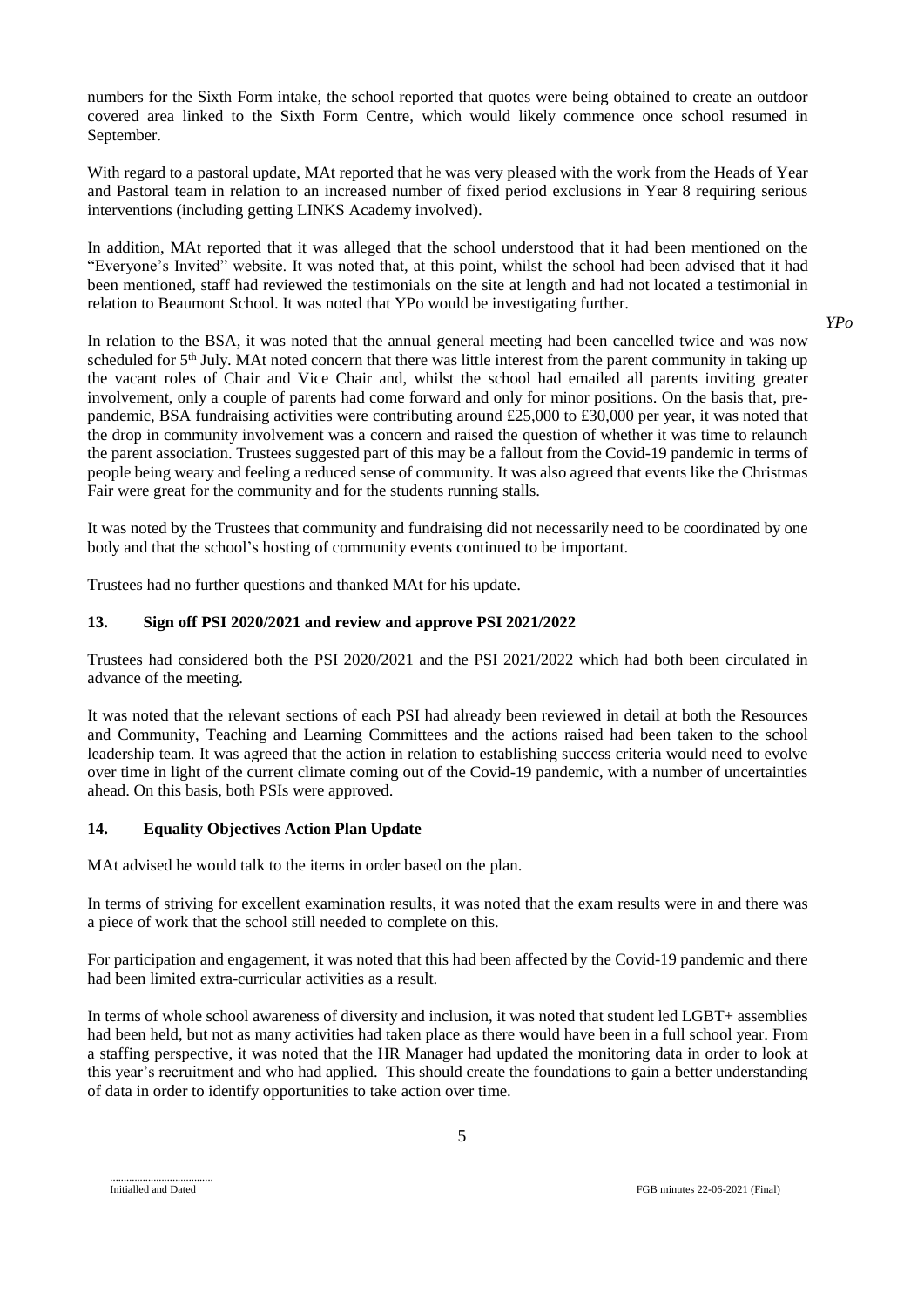In relation to the review of the Key Stage 3 curriculum, it was noted that, whilst the school was currently satisfied with its curriculum, there was still a significant piece of work to be completed which had been postponed to the new school year.

# **15. Round up report of all survey results during the 2021/2021 academic year**

It was noted that, due to the Covid-19 pandemic, all surveys had been postponed to the new school year.

# **16. Safeguarding update**

Trustees had considered the Safeguarding Audit update which had been circulated in advance of the meeting.

As noted earlier in the meeting, it was noted that the school had apparently been mentioned on the "Everyone's Invited" website. YPo confirmed that she was in the process of following up to understand what the alleged testimonial relating to the school was about, in terms of culture or behaviour, inside or outside school, and would take action accordingly.

YPo reported that a letter had been sent to all parents last week in relation to the "Everyone's Invited" website with a link to the Ofsted Report, and that the school had received just one reply which was in the process of being actioned.

It was noted that further action had been taken by the school in terms of running PSCHE sessions for Years 7- 10, covering exactly what sexual harassment was. YPo reported that a follow up meeting was being held with three key members of the pastoral team to ensure PSCHE was linked to the curriculum going forward, with the intention to review this 2-3 times per year and present to students via different mediums including tutor time and assemblies.

In relation to the other key initiative – Operation Encompass (police information sharing with schools on domestic abuse) – YPo advised that more information was being sent to parents the following week. The information being received from the Police was very helpful and school was receiving about one notification per week from the scheme.

With regard to Prevent Training, YPo reported that the 'train the trainer' programme had been completely updated and staff would be updated via a free 45 minute session.

Trustees asked if the school anticipated a new sexual harassment policy to be developed as a result of all of the above, and YPo advised that the DSPs had been asked to complete a survey and it was anticipated that the outcome of this would dictate whether a separate policy might need to be created in response.

Trustees thanked YPo for her update.

# **17. Child Protection Self Review Checklist (school's progress v action plan)**

It was noted that the key items had been covered under item 16 above and that sexual harassment and harmful behaviour would be a key focus for the next year.

# **18. Results – Audit of the Single Central Record**

It was noted that AWa planned to come into school the following week to meet with Sue Parsons to conduct the audit and would circulate an update.

*AWa*

# **C. Policies and Governor Development**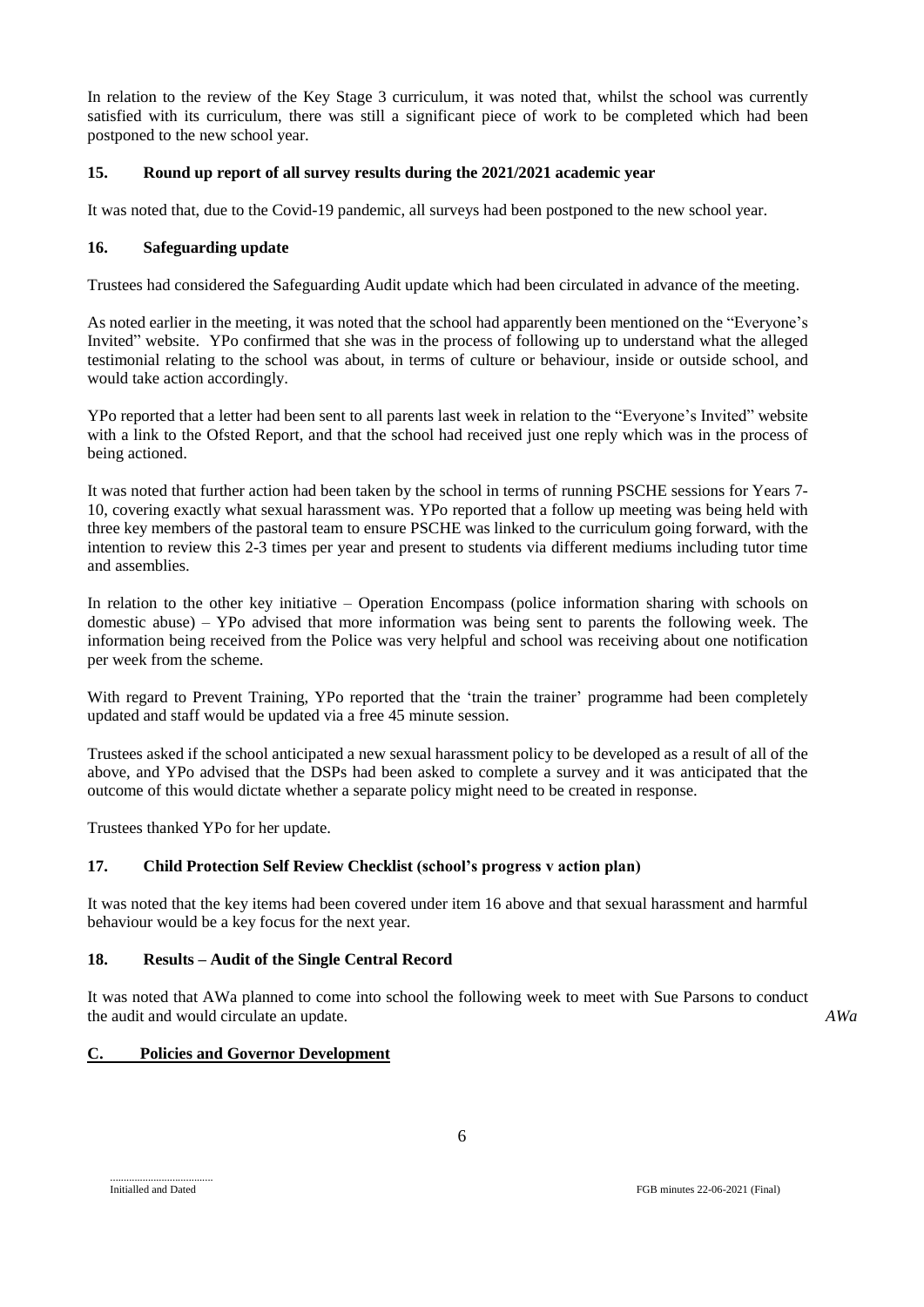# **19. \* Policies – consideration and approval of the following policies, checklist and terms of reference (bearing in mind the responsibility to carry out an equality impact assessment in accordance with the school's Public Sector Equality Duty under the Equality Act 2010):**

Trustees noted their responsibility as part of the review and approval of all policies, procedures and schedules to ensure that none of the policies/procedures approved had any disproportionate benefit or detriment and did not contain any discriminatory statements or have an adverse impact on any disadvantaged or vulnerable group.

### **a. LGPS Policy on exercise of employer discretions (due June 2021)**

It was noted that this policy was still under review and would be circulated and approved via email.

### **b. Permanent Exclusions Checklist (due June 2021)**

Trustees had considered the Permanent Exclusions Checklist which had been circulated in advance of the meeting.

The policy was approved.

# **c. Whistle Blowing Policy (recommended by Resources Committee March 2021)**

Trustees had considered the Whistle Blowing Policy which had been circulated in advance of the meeting.

The policy was approved.

### **d. Updated Terms of Reference for Committees (due to change in terminology)**

Trustees had considered the updated Terms of Reference for Committees which had been circulated in advance of the meeting.

It was noted that there were no material changes and just changes to terminology to reflect the Academy Trust Restructure.

The Terms of Reference for the Committees were approved.

#### e. **Health and Safety Policy (recommended by Resources Committee July 2021**

Trustees had considered the Health and Safety Policy which had been circulated in advance of the meeting.

It was noted that some changes had been requested at the Resources Committee meeting that still needed to be *SBa* incorporated. Therefore, the policy would be circulated and approved via email.

#### 20. **Trustee Development Co-ordinator Update**

It was agreed that SBa would investigate a course on Equality, Diversity and Inclusion or Safeguarding for the next all-Trustee in-house training session with HFL. *SBa*

#### 21. **To receive any other business as notified in item 3**

The Chair reminded Trustees to read the updated Academy Trust Handbook to keep abreast of the ever-changing *ALL*academy legal and financial requirements.

#### 22. **Date of next meeting**